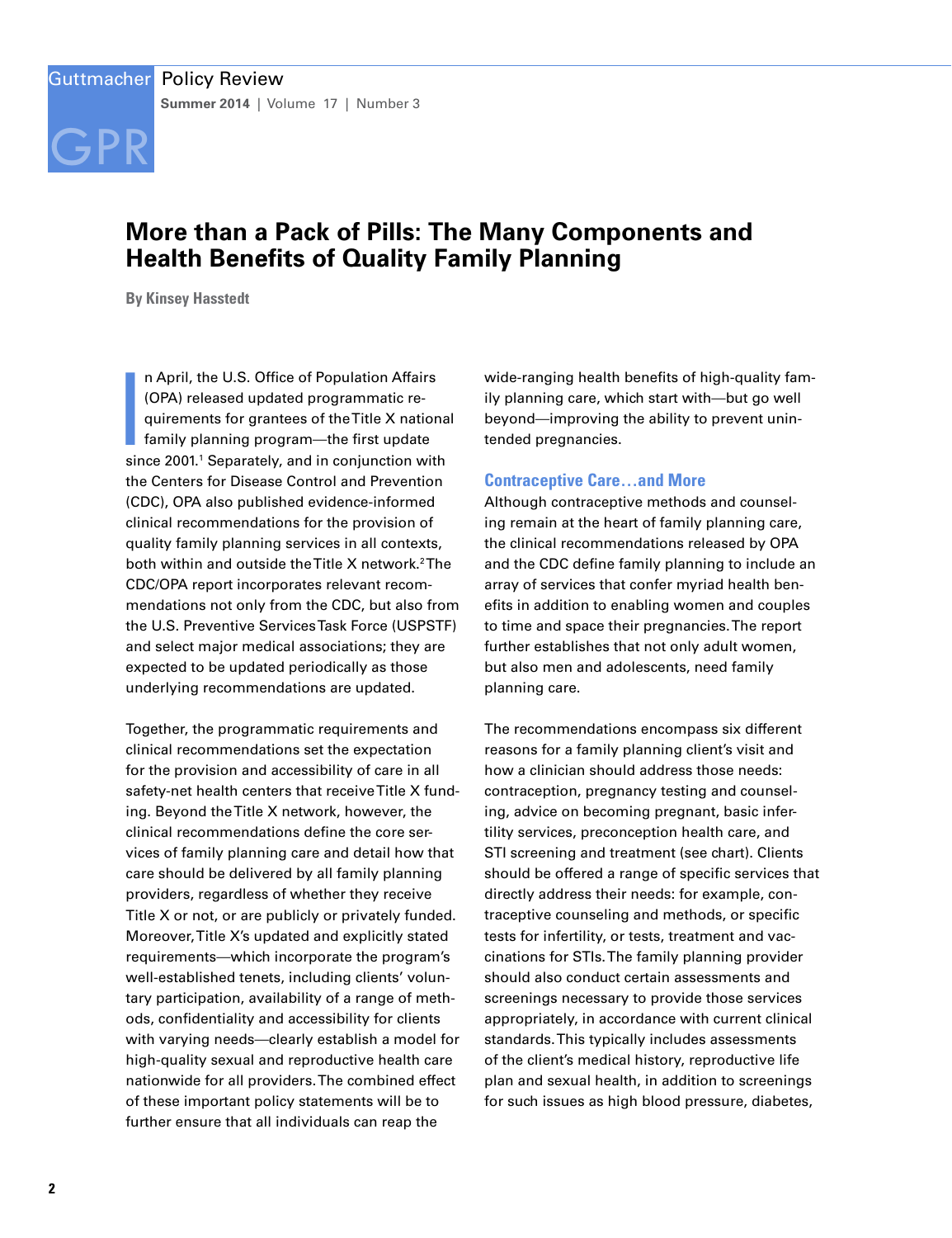intimate partner violence, alcohol and drug use and depression.

Additionally, and especially for clients for whom a family planning visit is their only source of care, providers should offer related preventive health services on-site or by referral, if necessary. Such services include Pap tests, clinical breast exams, mammography and genital exams. Finally, family planning providers without the capacity to offer more comprehensive preventive care, such as screenings for lipid disorders and nonreproductive cancers, should be able to provide referrals for these services.

As to contraceptive methods and counseling, the wide-ranging health benefits of effective contraceptive use are well-documented.3 The recommendations' detailed steps to providing quality contraceptive care consistently echo principles established under Title X, including clients' voluntary receipt of services and the provision of a wide range of contraceptive methods on-site or by referral. Informed method choice should be guaranteed through comprehensive (and noncoercive) education and counseling, and by confirming clients' understanding of method risks and benefits. And client confidentiality is paramount, particularly for adolescents, who need confidential care in addition to encouragement on communicating with a parent or guardian about their sexual and reproductive health. OPA recently affirmed the importance of confidential services for minors, by issuing specific guidance to Title X–supported providers underscoring that they may not require the consent or notification of a parent or guardian to provide family planning services to adolescents.4 (Like other health care providers, Title X–supported centers must comply with state reporting laws in instances of child abuse or assault.)

The clinical recommendations also advance individuals' timely access to and effective use of contraceptives. Reflecting what has emerged as the standard of care relating to pelvic exams and Pap tests, these procedures should not delay otherwise healthy clients from starting their chosen methods, in part because such services can be costly or intimidating deterrents to women seeking contraception, particularly adolescents or those who are low-income. Contraceptive counseling and education should address method effectiveness and other potentially important considerations, such as whether a client feels able to use a given method consistently and correctly, has experienced intimate partner or sexual violence, or is dealing with mental health or substance use issues.

Beyond the central importance of contraceptive care, the recommendations detail the many other health services that comprise the core of quality family planning care. These include STI services, care to prevent cervical cancer and certain basic preventive screenings—all of which have long been among the services consistently available at Title X sites toward advancing the sexual, reproductive and overall health of their clients. A 2013 Guttmacher report reviewing the available evidence on the benefits of services at publicly funded family planning centers detailed and reinforced the case that these services confer considerable and wide-ranging individual and public health benefits, in addition to helping women and couples plan and space their pregnancies.<sup>3</sup>

# **RECOMMENDED SERVICES**

**The U.S. government's new clinical guidelines for family planning recommend that all clients be offered a range of family planning services and other preventive health services.**

#### **Family planning services**

- Contraceptive services • Pregnancy testing and
- counseling
- Achieving pregnancy • Basic infertility services
- Preconception health
- Sexually transmitted
- disease services

#### **Related preventive health services**

(e.g., screening for breast and cervical cancer)

> **Other preventive health services** (e.g., screening for lipid disorders)

*Source:* reference 2.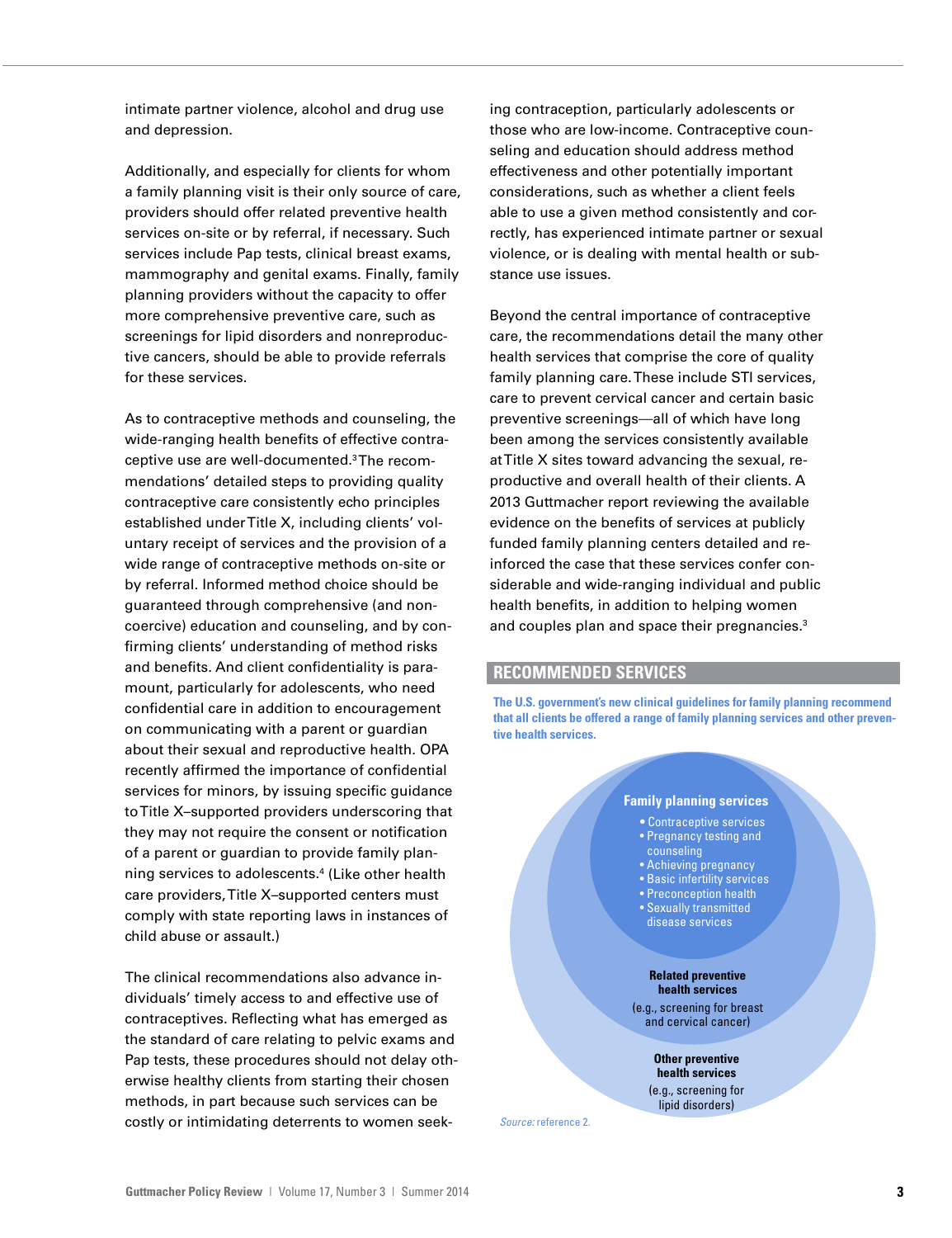#### **STI Screenings, Treatment and Counseling**

The newly released clinical recommendations firmly establish STI services as a key component of family planning care. Both female and male clients should receive STI services in line with the CDC's guidelines for STI screening and treatment, including HIV testing guidelines. Four distinct steps guide providers' delivery of care. First, they are to assess a client's overall and sexual health, and then conduct a detailed screening. If necessary, clinicians should provide appropriate treatment, counseling and rescreening for a client and the client's partner or partners. Finally, they should provide risk counseling wherein—according to a recommendation of the USPSTF—those with an STI or who may be at risk for one receive information on reducing risky sexual behaviors.

This framework addresses individual STIs in detail. For example, for chlamydia, providers should screen all sexually active women age 25 or younger on an annual basis, along with older women with risk factors and men who have sex with men, are exhibiting symptoms or are seeking care at a site where the prevalence among patients is high. Routine gonorrhea screening is recommended for all sexually active women with risk factors, which includes those age 24 or younger, and for men who have sex with men or who are exhibiting symptoms. Clients who have either a chlamydia or gonorrhea infection should be treated and rescreened after three months.

Both chlamydia and gonorrhea are quite common: In 2012, there were more than 1.4 million reported cases of chlamydia and nearly 335,000 reported cases of gonorrhea in the United States, with particularly high infection rates among women and those younger than age 25, including teens.5 Moreover, both chlamydia and gonorrhea are likely substantially underreported since most people with an infection—especially women—are asymptomatic.<sup>3</sup> Because without symptoms, infections are more difficult to detect and many who are infected do not seek treatment, widespread screening (focusing on women) is critical to preventing transmission and averting adverse health consequences related to undetected, untreated infections. Among women, chlamydia untreated can result in pelvic inflammatory disease

(PID), infertility, ectopic pregnancy, chronic pelvic pain and adverse pregnancy outcomes. Left untreated, gonorrhea can lead to inflammation in the urethra, epididymis or prostate among men, and to inflammation of the cervix and PID among women; these conditions can in turn contribute to difficulties becoming or remaining pregnant, and to adverse pregnancy and birth outcomes. Both chlamydia and gonorrhea increase the risk of contracting HIV.

Female and male family planning clients should also be tested for HIV in accordance with USPSTF recommendations and CDC guidelines. Specifically, all individuals aged 13–64 should be screened voluntarily, on an opt-out basis; this means individuals receive routine testing unless they explicitly choose not to.6 Annual screening is recommended for those at high risk, including partners of HIV-positive individuals, injection drug users, commercial sex workers and those with multiple sexual partners.

The CDC estimates that more than 1.1 million U.S. adolescents and adults are living with HIV; of those, 16% are not aware of their positive status.7 In 2011, nearly 50,000 individuals were newly diagnosed; new cases occurred disproportionately among men who have sex with men, African Americans and people in their 20s.<sup>8</sup>The rate of HIV infection overall has remained relatively stable since the late 1990s, in large part because of widespread testing and treatment efforts. Importantly, earlier detection and monitoring of HIV infection leads to earlier initiation of and more effective treatment, and treatment can reduce the likelihood of transmission—both among sexual partners and from pregnant women to their infants.<sup>3,9</sup> Routine testing should enhance these early detection efforts and help to decrease the stigma associated with HIV testing. Consistent and correct condom use is also recognized as one of the simplest and most costeffective ways to prevent transmission of HIV and other STIs among partners.3

Expanding access to STI screening and counseling may help improve current rates of testing. A 2014 Kaiser Family Foundation survey of women's health found only about one-third of women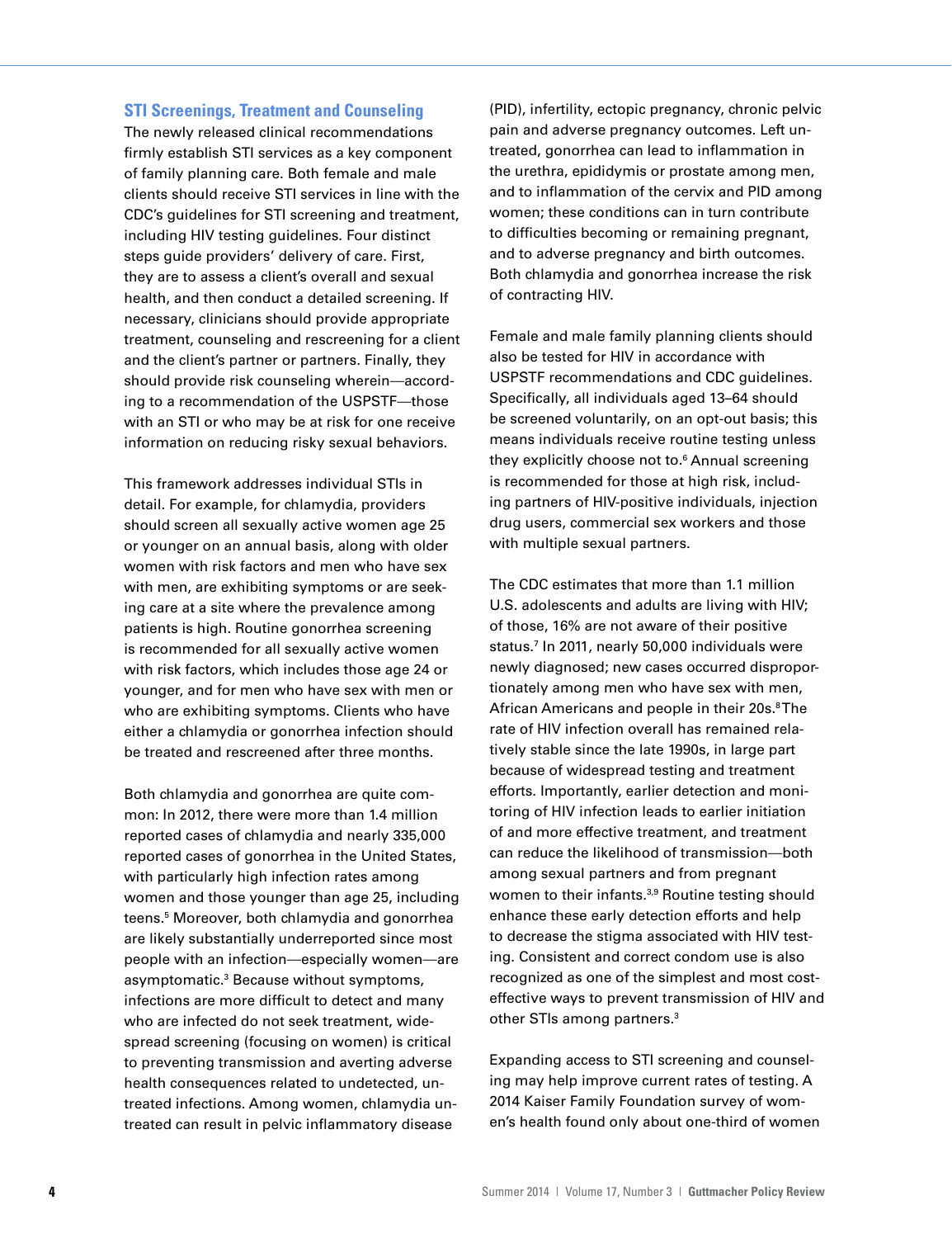of reproductive age report having recent conversations with a health care provider about HIV and other STIs.<sup>10</sup> Furthermore, about four in 10 women report having been tested for either HIV or other STIs in the previous two years. However, Kaiser estimates that the screening rate may be even lower, because many women incorrectly assume that these tests are performed routinely during a standard check-up (as opposed to a family planning visit).

Title X health centers already lead the way in connecting clients to STI services (see chart). More than nine in 10 screen for STIs (including chlamydia, gonorrhea and HIV), provide condoms on-site and offer at least some STI treatment services.11 More than one in three women of reproductive age who obtain STI testing, treatment or counseling and more than one in four who obtain an HIV test do so at a Title X or other publicly funded family planning center.<sup>12</sup>

### **Cervical Cancer Prevention**

Human papillomavirus (HPV) is the most common STI in the United States.<sup>13</sup> Although HPV is largely asymptomatic and self-resolving, some strains can lead to serious health problems, such as genital warts and cancer, particularly cervical cancer.

Cervical cancer can be prevented in two ways: by vaccines to prevent HPV and by screenings. The newly released family planning recommendations address both strategies. In line with CDC guidelines, a three-dose HPV vaccine series should be given to young women and men ideally starting at age 11 or 12, but can be started as young as age nine. "Catch-up" vaccines are recommended for women through age 26 who have not previously completed the three-dose series and for unvaccinated men through age 21 (or through age 26 if at high-risk).

The USPSTF recommends both Pap tests and HPV screenings for female family planning clients. Women aged 21–65 should receive a Pap test every three years; those aged 30–65 who want to go longer between screenings can instead opt for a Pap test in conjunction with HPV testing every five years. Notably, Pap tests are no longer recommended on an annual basis or for

### **SETTING THE STANDARD**

**Most heaIth centers supported by Title X already provide a wide range of key family planning and related reproductive health services on-site.**

0.0 0.2 0.4 0.6 0.8 1.0



*Source:* reference 11.

women younger than 21, and typically should not be required in order for a woman to initiate or continue a contraceptive method.

Cervical cancer rates and mortality have decreased significantly over the past four decades as a result of routine Pap tests.<sup>14</sup> Still, the CDC recently estimated that in 2010, nearly 12,000 women were newly diagnosed; that same year, some 4,000 women died from cervical cancer.15 The increasingly widespread availability of more advanced technologies such as HPV testing could help; HPV screening has been proven effective in avoiding cervical cancer and significantly reducing cancer-related deaths, particularly when combined with Pap tests.<sup>3</sup> And because it is highly effective against the most common cancer-causing strains of HPV, the vaccine alone contributes to significant reductions in lifetime risk of cervical cancer—and is even more effective if combined with HPV screening.<sup>3</sup>

Yet, not all women obtain this life-saving care. The Kaiser Family Foundation reports that among women aged 18–64, seven in 10 have received a Pap test in the previous two years, although that number drops to about five in 10 among uninsured women.<sup>10</sup> More strikingly, a recent CDC survey found that 57% of young women aged 13–17 have received at least one dose of HPV vaccine, and only 38% have received all three.<sup>16</sup> This falls well short of the federal government's goal of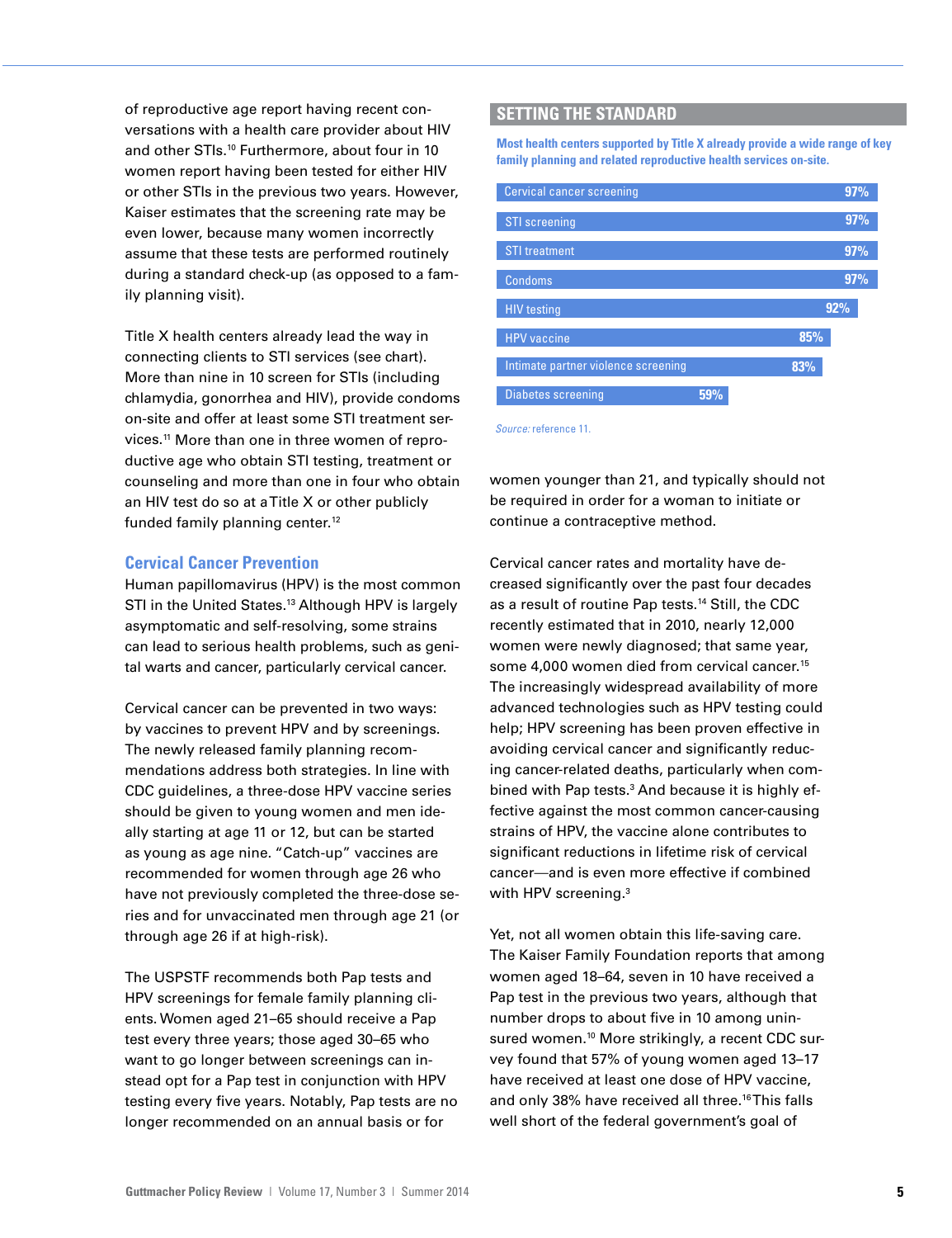80% of women having received three doses by age 15.

Title X–supported centers reliably deliver these preventive services to their clients. In 2010, nearly all offered some form of cervical cancer screening; notably, most used a modern, more sensitive type of Pap test.<sup>11</sup> These health centers also commonly provide follow-up care for women with abnormal HPV or Pap test results, including continued monitoring, colposcopy to examine the cervix, biopsy to remove a small portion of the cervix for closer study or treatment to remove abnormal cells. Women diagnosed with cervical cancer are typically referred for follow-up care.

#### **Other Preventive Services**

The OPA and CDC clinical recommendations define family planning to include an array of additional preventive services that advance the health not only of female and male clients, but also of their partners and children. This package of care largely overlaps with services that most private health plans must cover without patient cost-sharing under the Affordable Care Act's preventive services requirement (see "Beyond Contraception: The Overlooked Reproductive Health Benefits of Health Reform's Preventive Services Requirement," Fall 2012). In turn, this means family planning visits for female clients are one type of well-woman visit—intended to give clinicians the opportunity to take client histories and provide all recommended screenings and counseling—which plans must now cover without out-of-pocket costs.

Several of these preventive services are particularly notable. Consistent with CDC and USPSTF recommendations, all adult family planning clients should routinely have their blood pressure taken. (Blood pressure measurement is also specifically suggested for women who choose combined hormonal contraceptive methods, namely the pill, patch or ring.) The CDC estimates that one in every three adults has high blood pressure (hypertension), which is associated with heart disease—the leading cause of death among U.S. women and men.<sup>17,18</sup> Strong evidence supports regular blood pressure screening, as it can enable early identification of hypertension and

treatment to reduce blood pressure and subsequent risks of heart attack, heart failure and stroke.<sup>3</sup>

Diabetes is one of the leading causes of death and disability in the United States and is associated with a number of negative health outcomes, including cardiovascular disease and stroke.19 Rates of diabetes are on the rise, and the CDC estimates that 29 million people are affected; among these, about eight million have not yet received a diagnosis. Although no definitive evidence demonstrates that testing and early treatment reduces later complications, the CDC and USPSTF recommend diabetes screening for women and men with high blood pressure, because high blood pressure increases risk of diabetes itself and of cardiac complications commonly associated with diabetes.

Additionally, in line with USPSTF recommendations, women of reproductive age should be screened for interpersonal violence (IPV); those who have experienced violence should be referred for further counseling, care and intervention services. Moreover, past and current experiences with interpersonal and sexual violence are important considerations in discussing contraceptive method choice. Despite mixed evidence on whether screening reduces the incidence of IPV, it clearly offers an opportunity to raise awareness of and change attitudes about violence, as well as the chance for someone experiencing violence to obtain needed services.<sup>3</sup> Although most publicly funded family planning centers offer some sort of IPV screening, additional factors may contribute to more comprehensive violence prevention efforts, including staff training, partnerships with community organizations and state government investment in violence prevention.20

#### **What Quality Looks Like**

The clinical recommendations from OPA and the CDC reflect a broad consensus on what makes up high-quality family planning care—both in terms of particular service components and how they should be delivered. Not surprisingly, the standard of care and the scope of services that Title X– supported health centers already commonly provide their clients are largely in line with these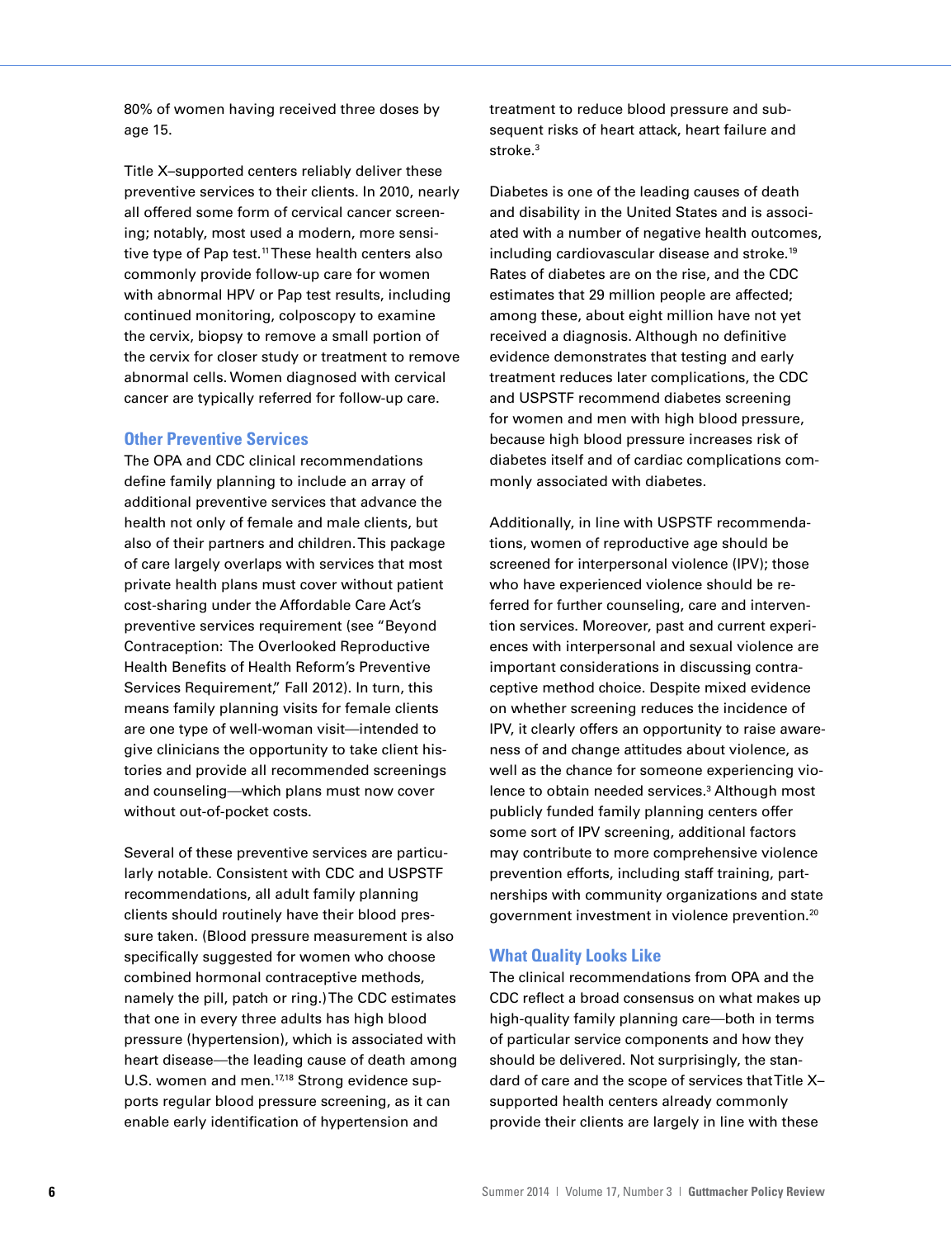recommendations. The health services that Title X helps make accessible—contraceptive methods and counseling, STI and HIV testing and treatment, cervical cancer prevention services and a number of preventive screenings—are all proven to advance sexual, reproductive and overall health, and decrease the risk of myriad negative health outcomes. Moreover, public investments in contraceptive care alone—not counting other family planning services such as STI screening and treatment or cervical cancer screening and vaccination—yield considerable savings in Medicaid expenditures at both the state and federal levels.<sup>21</sup>

However, women, men and adolescents cannot benefit fully from this newly established consensus on a quality approach to family planning care unless providers adopt the federal government's recommendations. Doing so may present opportunities and challenges for some types of providers. For instance, community health centers that provide family planning services as one component of more generalized care—particularly those that do not receive Title X support—have room to improve the quality and scope of their family planning care. A 2013 nationwide survey of community health centers' largest sites found that although nearly all offered some type of family planning services, significant proportions did not offer education and counseling needed by many family planning clients, did not provide a broad range of contraceptive methods on-site (particularly oral contraceptives, implants and IUDs) and did not routinely screen for chlamydia as recommended.22 A follow-up analysis asserts the newly released clinical recommendations should translate well into the comprehensive care environment, suggesting their adoption would improve the quality of family planning care across community health centers.23 The analysis makes a number of specific recommendations for the federal agency that helps run the community health center program, including new funding and additional technical assistance to help community health centers incorporate the newly released family planning guidelines into their practices.

Finally, the clinical recommendations released by OPA and the CDC must remain current to remain useful. Particularly as more and more providers offer care according to this standard, these guidelines must keep pace with an evolving health care reality, including advances in evidence and technology. Regular updates and wide distribution will help ensure that the best available information guides all providers. Quality family planning care is something that all providers should understand and strive to offer, and that all clients should know to expect. **www.guttmacher.org**

*This article was made possible by a grant from The JPB Foundation. The conclusions and opinions expressed in this article, however, are those of the author and the Guttmacher Institute.*

#### **REFERENCES**

**1.** Office of Population Affairs, *Program Requirements for Title X Funded Family Planning Projects,* Rockville, MD: Department of Health and Human Services, 2014, <http://www.hhs.gov/opa/pdfs/ogccleared-final-april.pdf>, accessed Aug. 20, 2014.

**2.** Gavin L et al., Providing quality family planning services: recommendations of CDC and the U.S. Office of Population Affairs, *MMWR*, 2014, 63(RR-4):1–54, <http://www.cdc.gov/mmwr/pdf/rr/ rr6304.pdf>, accessed Aug. 20, 2014.

**3.** Kavanaugh ML and Anderson RM, *Contraception and Beyond: The Health Benefits of Services Provided at Family Planning Centers,* New York: Guttmacher Institute, 2013, <http://www.guttmacher.org/pubs/ health-benefits.pdf>, accessed Aug. 20, 2014.

**4.** Office of Population Affairs, Clarification regarding "Program Requirements for Title X Family Planning Projects" Confidential Services to Adolescents, *OPA Program Policy Notice,* 2014, <http:// www.hhs.gov/opa/pdfs/ppn2014-01-001.pdf>, accessed Aug. 20, 2014.

**5.** Centers for Disease Control and Prevention, *Sexually Transmitted Disease Surveillance 2012,* Atlanta: Centers for Disease Control and Prevention, 2014, <http://www.cdc.gov/sTD/stats12/Surv2012.pdf>, accessed Aug. 20, 2014.

**6.** Department of Health and Human Services, Opt-out testing, 2009, <http://aids.gov/hiv-aids-basics/prevention/hiv-testing/opt-outtesting/>, accessed Aug. 20, 2014.

**7.** Centers for Disease Control and Prevention, HIV in the United States: at a glance, 2013, <http://www.cdc.gov/hiv/statistics/basics/ ataglance.html>, accessed Aug. 20, 2014.

**8.** Centers for Disease Control and Prevention, Diagnoses of HIV infection in the United States and dependent areas, 2011, *HIV Surveillance Report,* 2013, vol. 23, <http://www.cdc.gov/hiv/topics/ surveillance/resources/reports/>, accessed Aug. 9, 2014.

**9.** Moyer VA and U.S. Preventive Services Task Force, Screening for HIV: U.S. Preventive Services Task Force recommendation statement, *Annals of Internal Medicine*, 2013, 159(1):51–60.

**10.** Salganicoff A et al., *Women and Health Care in the Early Years of the Affordable Care Act,* Menlo Park, CA: Kaiser Family Foundation, 2014, <http://kaiserfamilyfoundation.files.wordpress. com/2014/05/8590-women-and-health-care-in-the-early-years-of-theaffordable-care-act.pdf>, accessed Aug. 20, 2014.

**11.** Frost JJ et al., *Variation in Service Delivery Practices Among Clinics Providing Publicly Funded Family Planning Services in 2010,* New York: Guttmacher Institute, 2012, <http://www.guttmacher.org/ pubs/clinic-survey-2010.pdf>, accessed Aug. 20, 2014.